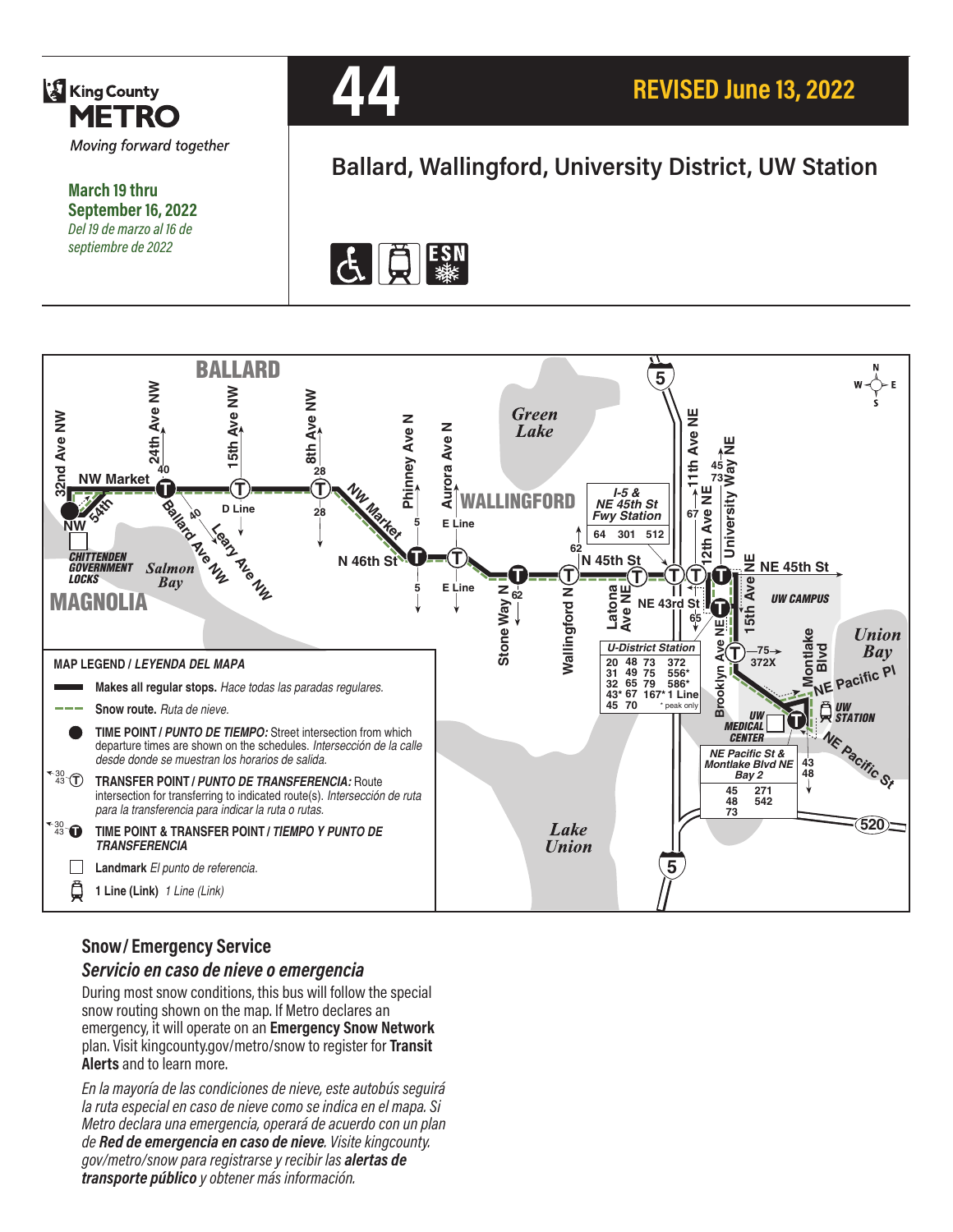## Route 44 Monday thru Friday to UW Medical Center, UW Station

*Servicio de lunes a viernes a UW Medical Center, UW Station*

|                                   | <b>Ballard</b>                             |                                 | Fremont Wallingford           | <b>University District</b>                      |                                            |          |
|-----------------------------------|--------------------------------------------|---------------------------------|-------------------------------|-------------------------------------------------|--------------------------------------------|----------|
| 32nd Ave<br>NW<br>&<br>NW 54th St | <b>NW Market</b><br>St & Ballard<br>Ave NW | N 46th St<br>& Phinney<br>Ave N | N 45th St<br>&<br>Stone Way N | U-District<br>Station<br>Bay 3                  | <b>NE Pacific</b><br>PI & NE<br>Pacific St | To Route |
| Stop #18085                       | Stop #18120                                | Stop #29225                     | Stop #29231                   | Stop #10911                                     | Stop #29243                                |          |
| 5:07<br>5:25<br>5:49<br>6:03      | 5:09<br>5:27<br>5:51<br>6:05               | 5:16<br>5:34<br>5:58<br>6:14    | 5:19<br>5:37<br>6:01<br>6:18  | 5:25<br>5:43<br>6:09<br>6:26 <sup>‡</sup>       | 5:32<br>5:50<br>6:16<br>6:33‡              |          |
| 6:18<br>6:28                      | 6:20<br>6:30                               | 6:29<br>6:39                    | 6:33<br>6:43                  | 6:41<br>6:51#                                   | 6:58 <sup>‡</sup>                          |          |
| 6:38<br>6:48<br>6:58              | 6:40<br>6:50<br>7:00                       | 6:49<br>6:59<br>7:10            | 6:53<br>7:03<br>7:15          | 7:01‡<br>7:14<br>$7:26+$                        | 7:09 <sup>‡</sup><br>7:22<br>7:34‡         |          |
| 7:08<br>7:16                      | 7:11<br>7:19                               | 7:21<br>7:29                    | 7:26<br>7:34                  | 7:37‡<br>7:45                                   | 7:45‡                                      | AB       |
| 7:28                              | 7:31                                       | 7:41                            | 7:46                          | 7:57‡                                           |                                            | 43       |
| 7:38<br>7:48<br>7:58              | 7:41<br>7:51<br>8:01                       | 7:51<br>8:01<br>8:11            | 7:56<br>8:06<br>8:16          | 8:07‡<br>8:17<br>8:27‡                          | 8:15<br>8:35#                              | 43       |
| 8:08<br>8:18<br>8:28              | 8:11<br>8:21<br>8:31                       | 8:21<br>8:31<br>8:41            | 8:26<br>8:36<br>8:46          | 8:37<br>8:47 <sup>‡</sup><br>8:57‡              | 8:55 <sup>‡</sup><br>$9:05\ddagger$        | 43       |
| 8:37<br>8:47<br>8:55              | 8:40<br>8:50<br>8:58                       | 8:50<br>9:00<br>9:08            | 8:55<br>9:05<br>9:13          | 9:06<br>9:15‡<br>9:23‡                          | $9:23 \frac{1}{7}$<br>9:31‡                | 43       |
| 9:05<br>9:15<br>9:25              | 9:08<br>9:18<br>9:28                       | 9:18<br>$9:28$<br>$9:38$        | 9:23<br>9:33<br>9:43          | 9:33‡<br>9:43 <sup>‡</sup><br>9:53 <sup>‡</sup> | $9:41 \div$<br>9:51<br>10:01‡              |          |
| 9:35<br>9:45<br>9:55              | 9:38<br>9:48<br>9:58                       | 9:48<br>9:58<br>10:08           | 9:53<br>10:03<br>10:13        | 10:03‡<br>10:13‡<br>10:22‡                      | 10:22‡<br>10:31‡                           | 43       |
| 10:07<br>10:19<br>10:31           | 10:10<br>10:22<br>10:34                    | 10:19<br>10:31<br>10:43         | 10:24<br>10:36<br>10:48       | 10:33‡<br>10:45‡<br>10:57‡                      | 10:42‡<br>10:54‡<br>11:06‡                 |          |
| 10:43<br>10:55<br>11:07           | 10:46<br>10:58<br>11:10                    | 10:55<br>11:07<br>11:20         | 11:00<br>11:12<br>11:25       | 11:09‡<br>11:21‡<br>11:34‡                      | 11:18‡<br>11:30‡<br>11:43‡                 |          |
| 11:19<br>11:31<br>11:43           | 11:22<br>11:34<br>11:46                    | 11:32<br>11:44<br>11:56         | 11:37<br>11:49<br>12:01       | 11:46‡<br>11:58‡<br>12:10‡                      | 11:55‡<br>12:07‡<br>12:19‡                 |          |
| 11:55<br>12:07<br>12:19           | 11:58<br>12:10<br>12:22                    | 12:08<br>12:20<br>12:32         | 12:13<br>12:25<br>12:37       | 12:22‡<br>12:34‡<br>12:46‡                      | 12:31‡<br>12:43‡<br>12:55                  |          |
| 12:31<br>12:43<br>12:55           | 12:34<br>12:46<br>12:58                    | 12:44<br>12:56<br>1:08          | 12:49<br>1:01<br>1:13         | 12:58‡<br>1:10‡<br>1:22‡                        | 1:07‡<br>1:19‡<br>1:31‡                    |          |
| 1:07<br>1:19<br>1:31              | 1:10<br>1:22<br>1:34                       | 1:20<br>1:32<br>1:44            | 1:25<br>1:37<br>1:49          | 1:34‡<br>1:46‡<br>1:58‡                         | 1:43‡<br>1:55‡<br>2:07‡                    |          |
| 1:43<br>1:55<br>2:07              | 1:46<br>1:58<br>2:10                       | 1:56<br>2:08<br>2:20            | 2:01<br>2:14<br>2:26          | 2:11‡<br>2:24‡<br>2:36‡                         | 2:20‡<br>2:33‡<br>2:45‡                    |          |
| 2:19<br>2:31                      | 2:22<br>2:34                               | 2:32<br>2:44<br>2:56            | 2:38<br>2:50                  | 2:48‡<br>3:00‡<br>3:12‡                         | 2:57‡<br>3:09‡<br>3:21‡                    |          |
| 2:43<br>2:55<br>$3:05$<br>$3:15$  | 2:46<br>2:58<br>3:08                       | 3:08<br>3:18<br>3:28            | 3:02<br>3:14<br>3:24<br>3:34  | 3:24‡<br>3:34‡                                  | 3:33#<br>3:43‡                             |          |
| 3:25<br>3:35                      | 3:18<br>3:28<br>3:38                       | 3:38<br>3:48                    | 3:44<br>3:54                  | 3:44 <sup>‡</sup><br>3:54‡<br>4:04‡             | 3:53 <sup>‡</sup><br>4:03‡<br>4:13‡        |          |
| 3:45<br>$3:55$<br>$4:05$          | 3:48<br>3:58<br>4:08                       | 3:58<br>4:08<br>4:18            | 4:04<br>4:14<br>4:24          | 4:14‡<br>4:24‡<br>4:34‡                         | 4:23‡<br>4:33‡<br>4:43 <sup>‡</sup>        |          |
| 4:15<br>4:25<br>4:35              | 4:18<br>4:28<br>4:38                       | 4:28<br>4:38<br>4:48            | 4:34<br>4:44<br>4:54          | 4:44‡<br>4:54‡<br>$5:04*$                       | 4:53#<br>5:03#<br>5:13‡                    |          |
| 4:45<br>4:55<br>5:05              | 4:48<br>4:58<br>5:08                       | 4:58<br>5:08<br>5:18            | 5:04<br>5:14<br>5:24          | 5:141<br>5:24 <sup>‡</sup><br>5:34‡             | 5:23‡<br>5:33#<br>5:43 <sup>‡</sup>        |          |
| 5:15<br>5:25                      | 5:18<br>5:28<br>5:38                       | 5:28<br>5:38<br>5:48            | 5:34<br>5:44<br>5:54          | 5:44‡<br>$5:54*$<br>6:04‡                       | 5:531<br>6:03‡<br>6:13‡                    |          |
| 5:35<br>5:45<br>5:55              | 5:48<br>5:58                               | 5:58<br>6:08                    | 6:04<br>6:13                  | 6:14‡<br>6:23‡                                  | $6:23+$<br>6:32 <sup>‡</sup>               |          |

|                                          | <b>Ballard</b>                             | <b>Fremont</b>                  | Wallingford                   |                                                | <b>University District</b>                            |          |
|------------------------------------------|--------------------------------------------|---------------------------------|-------------------------------|------------------------------------------------|-------------------------------------------------------|----------|
| 32nd Ave<br><b>NW</b><br>&<br>NW 54th St | <b>NW Market</b><br>St & Ballard<br>Ave NW | N 46th St<br>& Phinney<br>Ave N | N 45th St<br>&<br>Stone Way N | U-District<br><b>Station</b><br>Bay 3          | <b>NE Pacific</b><br><b>PI &amp; NE</b><br>Pacific St | To Route |
| Stop #18085                              | Stop #18120                                | Stop #29225                     | Stop #29231                   | Stop #10911                                    | Stop #29243                                           |          |
| 6:05<br>6:15                             | 6:08<br>6:18                               | 6:17<br>6:27                    | 6:22<br>6:32                  | 6:32#<br>6:42                                  | 6:51                                                  | 43       |
| 6:23<br>6:33<br>6:43                     | 6:26<br>6:36<br>6:46                       | 6:35<br>6:45<br>6:55            | 6:40<br>6:50<br>7:00          | 6:50<br>7:00‡<br>7:08‡                         | $7:16+$                                               | 43<br>43 |
| 6:53<br>7:02<br>7:10                     | 6:56<br>7:05<br>7:13                       | 7:05<br>7:14<br>7:22            | 7:09<br>7:18<br>7:26          | 7:17‡<br>7:26<br>7:34 <sup>‡</sup>             | $7:25+$<br>7:42 <sup>‡</sup>                          | 43       |
| 7:17<br>7:25<br>7:37                     | 7:20<br>7:28<br>7:40                       | 7:29<br>7:37<br>7:49            | 7:33<br>7:41<br>7:53          | 7:41<br>7:49‡<br>8:01‡                         | 7:57 <sup>‡</sup><br>8:09#                            | 43       |
| 7:49<br>8:02<br>8:14                     | 7:52<br>8:05<br>8:17                       | 8:01<br>8:13<br>8:25            | 8:05<br>8:17<br>8:29          | 8:13<br>8:25 <sup>‡</sup><br>8:37 <sup>‡</sup> | 8:331<br>8:45 <sup>‡</sup>                            | 43       |
| 8:26<br>8:36<br>8:46                     | 8:29<br>8:39<br>8:49                       | 8:37<br>8:47<br>8:57            | 8:41<br>8:51<br>9:01          | 8:49‡<br>8:59<br>9:09#                         | 9:17 <sup>‡</sup>                                     | 43<br>43 |
| 9:00<br>9:20<br>9:40                     | 9:03<br>9:23<br>9:43                       | 9:11<br>9:31<br>9:51            | 9:15<br>9:35<br>9:55          | 9:23‡<br>9:43 <sup>‡</sup><br>10:03‡           | 9:31 <sup>‡</sup><br>$9:51\ddagger$<br>10:111         |          |
| 10:00<br>10:20<br>10:40                  | 10:02<br>10:22<br>10:42                    | 10:09<br>10:29<br>10:49         | 10:13<br>10:33<br>10:53       | 10:20‡<br>10:40‡<br>11:00                      | 10:28‡<br>10:48‡<br>11:08                             |          |
| 11:00<br>11:02<br>11:20                  | 11:02<br>11:04<br>11:22                    | 11:08<br>11:10<br>11:28         | 11:12<br>11:14<br>11:32       | 11:18‡<br>11:20<br>11:38                       | 11:26‡<br>11:46                                       | 43       |
| 11:40<br>12:00<br>12:20                  | 11:42<br>12:02<br>12:22                    | 11:48<br>12:07<br>12:27         | 11:51<br>12:10<br>12:30       | 11:57‡<br>12:16<br>12:36‡                      | 12:05‡<br>12:44‡                                      | 43       |
| 12:40<br>12:58<br>1:21                   | 12:42<br>1:00<br>1:23                      | 12:47<br>1:05<br>1:28           | 12:50<br>1:08<br>1:31         | 12:56<br>1:14<br>1:37                          | 1:45                                                  | 43<br>43 |
| 2:22<br>3:23<br>4:24                     | 2:24<br>3:25<br>4:26                       | 2:29<br>3:30<br>4:31            | 2:32<br>3:33<br>4:34          | 2:38<br>3:39<br>4:40                           | 2:46<br>3:47                                          | 43       |
| <b>Bold PM time</b><br>ŧ                 | Estimated time.                            |                                 |                               |                                                |                                                       |          |

AB Returns to Atlantic Base Garage.

#### **Holiday Information** *Información sobre días festivos*

This route will operate its Sunday schedule on the following holidays. *Esta ruta operará según su horario de domingo en los siguientes días festivos.*

| <b>Memorial Day</b>     | May 30          |
|-------------------------|-----------------|
| Día de los Caídos       | 30 de mayo      |
| Independence Day        | July 4          |
| Día de la independencia | 4 de julio      |
| Labor Day               | September 5     |
| Día del Trabajo         | 5 de septiembre |

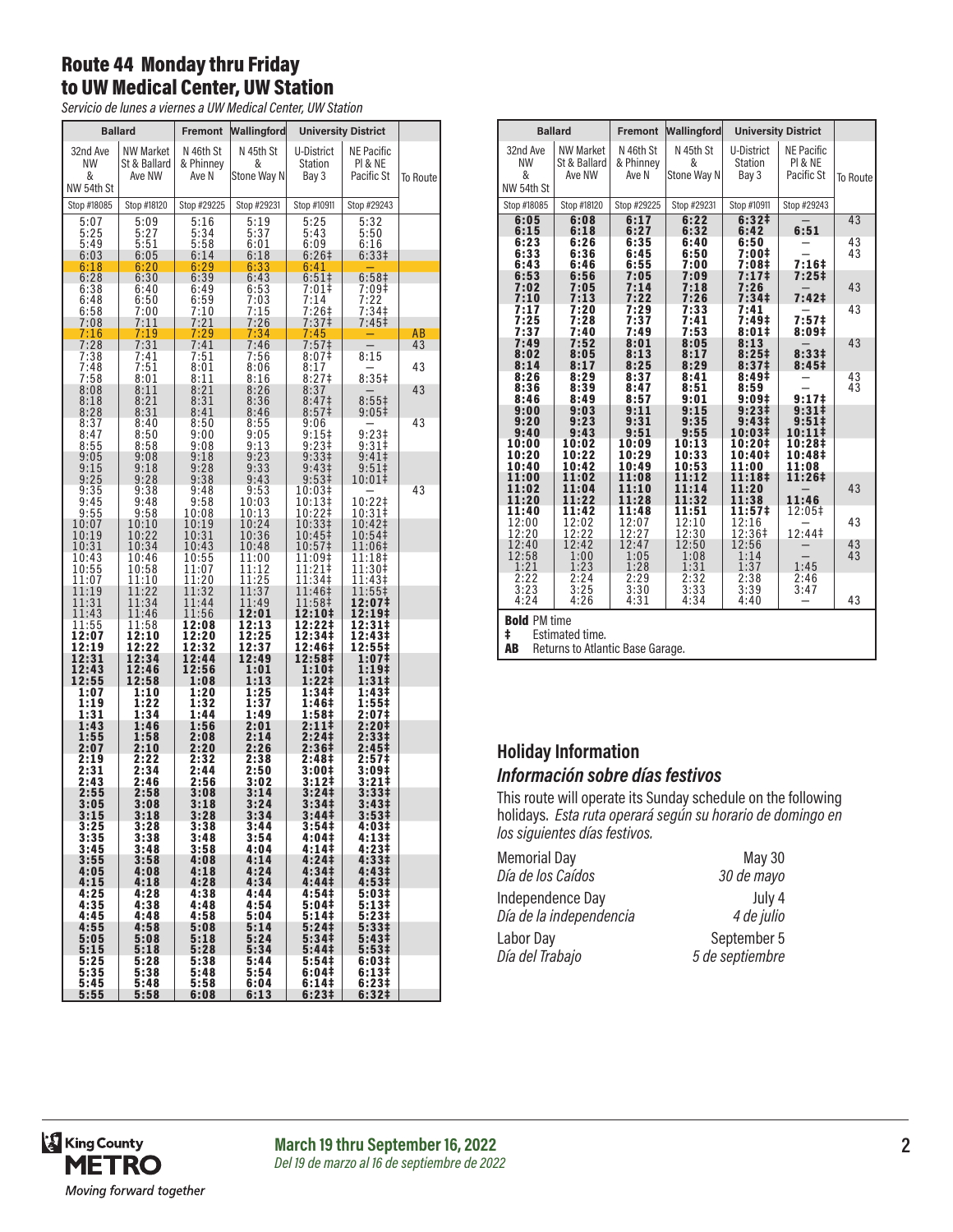## Route 44 Monday thru Friday to Ballard

*Servicio de lunes a viernes a Ballard*

|                            |                                | Wallingford                   | Fremont                         |                                            | <b>Ballard</b>                    |
|----------------------------|--------------------------------|-------------------------------|---------------------------------|--------------------------------------------|-----------------------------------|
| <b>UW Station</b><br>Bay 3 | U-District<br>Station<br>Bay 1 | N 45th St<br>&<br>Stone Way N | N 46th St<br>& Phinney<br>Ave N | <b>NW Market</b><br>St & Ballard<br>Ave NW | 32nd Ave<br>ΝW<br>&<br>NW 54th St |
| Stop #25240                | Stop #9587                     | Stop #29540                   | Stop #29600                     | Stop #18740                                | Stop #18085                       |
| 4:32b                      | 4:37                           | 4:42                          | 4:45                            | 4:52                                       | 4:55                              |
| 4:50b                      | 4:55                           | 5:00                          | 5:03                            | 5:10                                       | 5:13                              |
| 5:14b                      | 5:19                           | 5:24                          | 5:27                            | 5:34                                       | 5:37                              |
| 5:24b                      | 5:29                           | 5:34                          | 5:37                            | 5:44                                       | 5:47                              |
| 5:53                       | 5:58                           | 6:03                          | 6:06 <sup>‡</sup>               | 6:14                                       | 6:17 <sup>‡</sup>                 |
| 6:03b                      | 6:08                           | 6:13                          | 6:16‡                           | 6:24                                       | $6:27$ ‡                          |
| 6:11                       | 6:18                           |                               | $6:26\ddagger$                  | 6:34 <sup>‡</sup>                          | 6:37 <sup>‡</sup>                 |
| 6:23b                      | 6:28                           | $6:23$<br>$6:33$              | 6:36#                           | 6:44‡                                      | 6:47‡                             |
| 6:33                       | 6:40                           | 6:45                          | 6:48‡                           | 6:56‡                                      | 6:59‡                             |
| 6:43b                      | 6:50                           | 6:55                          | 6:58‡                           | 7:06‡                                      | 7:09‡                             |
| 6:52                       | 6:59                           | 7:04                          | 7:08‡                           | 7:16‡                                      | 7:19‡                             |
| 7:01b                      | 7:08                           | 7:14                          | 7:18 <sup>‡</sup>               | 7:26‡                                      | $7:29+$                           |
| 7:11                       | 7:18                           | 7:24                          | 7:28‡                           | 7:36‡                                      | $7:39+$                           |
| 7:21                       | 7:28                           | 7:34                          | 7:38‡                           | 7:46‡                                      | 7:49‡                             |
| 7:31b                      | 7:38                           | 7:44                          | 7:48‡                           | 7:56‡                                      | 7:59 <sup>‡</sup>                 |
| 7:41                       | 7:48                           | 7:54                          | 7:58‡                           | 8:06‡                                      | 8:09‡                             |
| 7:51                       | 7:58                           | 8:04                          | 8:08 <sup>‡</sup>               | 8:16 <sup>‡</sup>                          | 8:19 <sup>‡</sup>                 |
| 8:01                       | 8:08                           | 8:14                          | 8:18‡                           | 8:26 <sup>‡</sup>                          | 8:29 <sup>‡</sup>                 |
| 8:10b                      | 8:18                           | 8:24                          | 8:28‡                           | 8:36‡                                      | 8:39‡                             |
| 8:20b                      | 8:28                           | 8:34                          | 8:38‡                           | 8:46‡                                      | $8:49+$                           |
| 8:31                       | 8:38                           | 8:44                          | 8:48‡                           | 8:56‡                                      | 8:59‡                             |
| 8:40b                      | 8:48                           | 8:54                          | 8:58‡                           | 9:06#                                      | 9:09 <sup>‡</sup>                 |
| 8:51                       | 8:58                           | 9:04                          | 9:08‡                           | 9:16‡                                      | 9:19 <sup>‡</sup>                 |
| 8:59b                      | 9:07                           | 9:13                          | 9:17 <sup>‡</sup>               | 9:25‡                                      | 9:28 <sup>‡</sup>                 |
| 9:09                       | 9:16                           | 9:22                          | 9:26‡                           | 9:34‡                                      | 9:37 <sup>‡</sup>                 |
| 9:18b                      | 9:26                           | 9:32                          | 9:36‡                           | 9:44                                       | 9:47 <sup>‡</sup>                 |
| 9:29                       | 9:36                           | 9:42                          | 9:46‡                           | 9:54                                       | 9:57 <sup>‡</sup>                 |
| 9:39                       | 9:46                           | 9:52                          | 9:56‡                           | 10:04‡                                     | 10:08‡                            |
| 9:49                       | 9:56                           | 10:02                         | 10:06‡                          | 10:15‡                                     | 10:19‡                            |
| 9:59                       | 10:06                          | 10:13                         | 10:17‡                          | 10:26‡                                     | 10:30‡                            |
| 10:11                      | 10:18                          | 10:25                         | 10:29‡                          | 10:38‡                                     | 10:42‡                            |
| 10:23                      | 10:30                          | 10:37                         | 10:41‡                          | 10:50‡                                     | 10:54‡                            |
| 10:35                      | 10:42                          | 10:49                         | 10:53‡                          | 11:02‡                                     | 11:06‡                            |
| 10:47                      | 10:54                          | 11:01                         | 11:05‡                          | 11:14‡                                     | 11:18‡                            |
| 10:59                      | 11:06                          | 11:13                         | 11:17‡                          | 11:26‡                                     | 11:30‡                            |
| 11:11                      | 11:19                          | 11:26                         | 11:30‡                          | 11:39‡                                     | 11:43‡                            |
| 11:23                      | 11:31                          | 11:38                         | 11:42‡                          | 11:51‡                                     | 11:55‡                            |
| 11:35                      | 11:43                          | 11:50                         | 11:54‡                          | 12:03‡                                     | 12:07‡                            |
| 11:47                      | 11:55                          | 12:02                         | 12:06‡                          | 12:16‡                                     | 12:20‡                            |
| 11:59                      | 12:07                          | 12:15                         | 12:19‡                          | 12:29‡                                     | 12:33‡                            |
| 12:11                      | 12:20                          | 12:28                         | 12:32‡                          | 12:42‡                                     | 12:46‡                            |
| 12:23                      | 12:32                          | 12:40                         | 12:44‡                          | 12:54‡                                     | 12:58‡                            |
| 12:35                      | 12:44                          | 12:52                         | 12:56‡                          | 1:06‡                                      | 1:10‡                             |
| 12:47                      | 12:56                          | 1:04                          | 1:08‡                           | 1:18‡                                      | 1:22‡                             |
| 12:59                      | 1:08                           | 1:16                          | 1:20‡                           | 1:30‡                                      | 1:34‡                             |
| 1:11                       | 1:20                           | 1:28                          | 1:32‡                           | 1:42‡                                      | 1:46‡                             |
| 1:23                       | 1:32                           | 1:40                          | 1:44‡                           | 1:54‡                                      | 1:58‡                             |
| 1:35                       | 1:44                           | 1:52                          | 1:56 <sup>‡</sup>               | 2:06‡                                      | 2:10 <sup>‡</sup>                 |
| 1:47                       | 1:56                           | 2:04                          | 2:08‡                           | 2:18‡                                      | 2:22‡                             |
| 1:59                       | 2:08                           | 2:17                          | 2:21‡                           | 2:31‡                                      | 2:35‡                             |
| 2:11                       | 2:21                           | 2:30                          | 2:34‡                           | 2:44‡                                      | 2:48‡                             |
| 2:23                       | 2:33                           | 2:42                          | 2:46‡                           | 2:56‡                                      | 3:00‡                             |
| 2:35<br>2:46b              | 2:45<br>2:55                   | 2:54<br>3:04                  | 2:58‡<br>3:08                   | 3:08‡<br>3<br>:18                          | 3:12‡<br>3:22                     |
| 2:55                       | 3:05                           | 3:14                          | 3:18‡                           | 3:28‡                                      | 3:32‡                             |
| 3:05                       | 3:15                           | 3:24                          | 3:28 <sup>‡</sup>               | 3:38‡                                      | 3:42 <sup>‡</sup>                 |
| 3:06b                      | 3:15                           | 3:24                          | 3:28‡                           | 3:38‡                                      | 3:42‡                             |
| 3:15                       | 3:25                           | 3:34                          | 3:38‡                           | 3:48‡                                      | 3:52 <sup>‡</sup>                 |
| 3:25                       | 3:35                           | 3:44                          | 3:48‡                           | 3:58‡                                      | 4:02#                             |
| 3:35                       | 3:45                           | 3:54                          | 3:58 <sup>‡</sup>               | 4:08‡                                      | 4:12‡                             |
| 3:46b                      | 3:55                           | 4:04                          | 4:08‡                           | 4:18‡                                      | 4:22‡                             |
| 3:55                       | 4:05                           | 4:14                          | 4:18‡                           | 4:28‡                                      | 4:32‡                             |
| 4:05                       | 4:15                           | 4:24                          | 4:28‡                           | 4:38‡                                      | 4:42‡                             |
| 4:15                       | 4:25                           | 4:34                          | 4:38‡                           | 4:48‡                                      | 4:52‡                             |
| 4:25                       | 4:35                           | 4:44                          | 4:48‡                           | 4:58‡                                      | 5:02‡                             |
| 4:35                       | 4:45                           | 4:54                          | 4:58‡                           | 5:08‡                                      | 5:12‡                             |
| 4:45                       | 4:55                           | 5:04                          | 5:08‡                           | 5:19‡                                      | 5:23‡                             |
| 4:55                       | 5:05                           | 5:16                          | 5:20‡                           | 5:31‡                                      | 5:35‡                             |
| 5:04                       | 5:15                           | 5:26                          | 5:30‡                           | 5:41‡                                      | 5:45‡                             |
| 5:14                       | 5:25                           | 5:36                          | 5:40‡                           | 5:51‡                                      | 5:55‡                             |

| Wallingford<br><b>Fremont</b><br><b>Ballard</b><br><b>UW Station</b><br>U-District<br>N 45th St<br>N 46th St<br><b>NW Market</b><br>32nd Ave<br><b>Station</b><br>&<br>& Phinney<br><b>NW</b><br>Bay 3<br>St & Ballard<br>Stone Way N<br>Bay 1<br>Ave N<br>Ave NW<br>&<br>Stop #25240<br>Stop #9587<br>Stop #29540<br>Stop #29600<br>Stop #18740<br>Stop #18085<br>5:35<br>5:46<br>5:501<br>6:011<br>5:24<br>6:041<br>5:34<br>5:45<br>5:56<br>6:001<br>6:12 <sup>‡</sup><br>6:15#<br>5:55<br>6:10 <sup>‡</sup><br>6:22‡<br>6:25#<br>5:44<br>6:06<br>5:55<br>6:06<br>6:15<br>6:19 <sup>‡</sup><br>6:31‡<br>6:34#<br>6:41#<br>6:44#<br>6:06<br>6:16<br>6:25<br>6:29 <sup>‡</sup><br>6:24<br>6:33<br>6:49‡<br>6:14<br>6:37 <sup>‡</sup><br>6:52 <sup>‡</sup><br>6:43<br>6:59#<br>6:24<br>6:34<br>6:47 <sup>‡</sup><br>7:02‡<br>6:55<br>6:59#<br>7:11<br>6:36<br>6:46<br>7:14‡<br>6:58<br>7:07<br>7:11‡<br>7:19‡<br>6:48<br>7:22‡<br>$7:21$ ‡<br>7:29‡<br>7:32‡<br>7:00<br>7:09<br>7:17<br>7:28<br>7:11<br>7:20<br>7:32#<br>7:40‡<br>7:43‡<br>7:22b<br>7:30<br>7:38<br>7:42‡<br>7:50 <sup>‡</sup><br>$7:53\ddagger$<br>7:36<br>7:45<br>7:53<br>7:57 <sup>‡</sup><br>8:05#<br>8:08‡<br>7:46<br>7:55<br>8:03<br>8:07 <sup>‡</sup><br>8:15 <sup>‡</sup><br>8:18 <sup>‡</sup><br>8:26#<br>8:07<br>8:14<br>8:18 <sup>‡</sup><br>8:29#<br>8:00<br>8:15<br>8:22<br>8:29<br>8:331<br>8:411<br>8:441<br>8:30<br>8:37<br>8:44<br>8:48 <sup>‡</sup><br>8:56 <sup>‡</sup><br>8:59#<br>8:59<br>8:45<br>8:52<br>$9:03\pm$<br>$9:11 \;$<br>9:14<br>9:12<br>9:19<br>9:231<br>$9:31 \;$<br>9:05<br>9:34 <sup>‡</sup><br>9:39<br>9:51<br>9:25<br>9:32<br>9:43 <sup>‡</sup><br>9:54 <sup>‡</sup><br>10:11‡<br>9:45<br>9:52<br>9:59<br>10:03‡<br>10:14‡<br>10:05<br>10:11<br>10:17<br>10:20‡<br>10:28‡<br>$10:31*$<br>10:25<br>10:31<br>10:37<br>10:48‡<br>10:40‡<br>10:51‡<br>10:45<br>10:51<br>10:57<br>11:00‡<br>11:08‡<br>11:11‡<br>11:20‡<br>11:31‡<br>11:05<br>11:11<br>11:17<br>11:28‡<br>11:37<br>11:40<br>11:51<br>11:25<br>11:31<br>11:48<br>12:00<br>12:08<br>12:11<br>11:45<br>11:51<br>11:57<br>12:31<br>12:05<br>12:11<br>12:17<br>12:20<br>12:28<br>12:31<br>12:51<br>12:25<br>12:37<br>12:40<br>12:48<br>12:50<br>12:56<br>1:13<br>1:16<br>1:02<br>1:05<br>1:51<br>1:57<br>2:03<br>2:06<br>2:14<br>2:17<br>3:18<br>2:52<br>2:58<br>3:04<br>3:15<br>3:07<br>3:53<br>3:59<br>4:16<br>4:19<br>4:05<br>4:08<br><b>Rold</b> PM time |  |  |            |
|------------------------------------------------------------------------------------------------------------------------------------------------------------------------------------------------------------------------------------------------------------------------------------------------------------------------------------------------------------------------------------------------------------------------------------------------------------------------------------------------------------------------------------------------------------------------------------------------------------------------------------------------------------------------------------------------------------------------------------------------------------------------------------------------------------------------------------------------------------------------------------------------------------------------------------------------------------------------------------------------------------------------------------------------------------------------------------------------------------------------------------------------------------------------------------------------------------------------------------------------------------------------------------------------------------------------------------------------------------------------------------------------------------------------------------------------------------------------------------------------------------------------------------------------------------------------------------------------------------------------------------------------------------------------------------------------------------------------------------------------------------------------------------------------------------------------------------------------------------------------------------------------------------------------------------------------------------------------------------------------------------------------------------------------------------------------------------------------------------------------------------------------------------------------------------------------------------------------------------------------------------------------------------------------------------------------------------------------------------------------------------------------------------------------|--|--|------------|
|                                                                                                                                                                                                                                                                                                                                                                                                                                                                                                                                                                                                                                                                                                                                                                                                                                                                                                                                                                                                                                                                                                                                                                                                                                                                                                                                                                                                                                                                                                                                                                                                                                                                                                                                                                                                                                                                                                                                                                                                                                                                                                                                                                                                                                                                                                                                                                                                                        |  |  |            |
|                                                                                                                                                                                                                                                                                                                                                                                                                                                                                                                                                                                                                                                                                                                                                                                                                                                                                                                                                                                                                                                                                                                                                                                                                                                                                                                                                                                                                                                                                                                                                                                                                                                                                                                                                                                                                                                                                                                                                                                                                                                                                                                                                                                                                                                                                                                                                                                                                        |  |  | NW 54th St |
|                                                                                                                                                                                                                                                                                                                                                                                                                                                                                                                                                                                                                                                                                                                                                                                                                                                                                                                                                                                                                                                                                                                                                                                                                                                                                                                                                                                                                                                                                                                                                                                                                                                                                                                                                                                                                                                                                                                                                                                                                                                                                                                                                                                                                                                                                                                                                                                                                        |  |  |            |
|                                                                                                                                                                                                                                                                                                                                                                                                                                                                                                                                                                                                                                                                                                                                                                                                                                                                                                                                                                                                                                                                                                                                                                                                                                                                                                                                                                                                                                                                                                                                                                                                                                                                                                                                                                                                                                                                                                                                                                                                                                                                                                                                                                                                                                                                                                                                                                                                                        |  |  |            |
|                                                                                                                                                                                                                                                                                                                                                                                                                                                                                                                                                                                                                                                                                                                                                                                                                                                                                                                                                                                                                                                                                                                                                                                                                                                                                                                                                                                                                                                                                                                                                                                                                                                                                                                                                                                                                                                                                                                                                                                                                                                                                                                                                                                                                                                                                                                                                                                                                        |  |  |            |

Bold PM time

**b** Serves UW Station Bay 2 at this time.

‡ Estimated time.

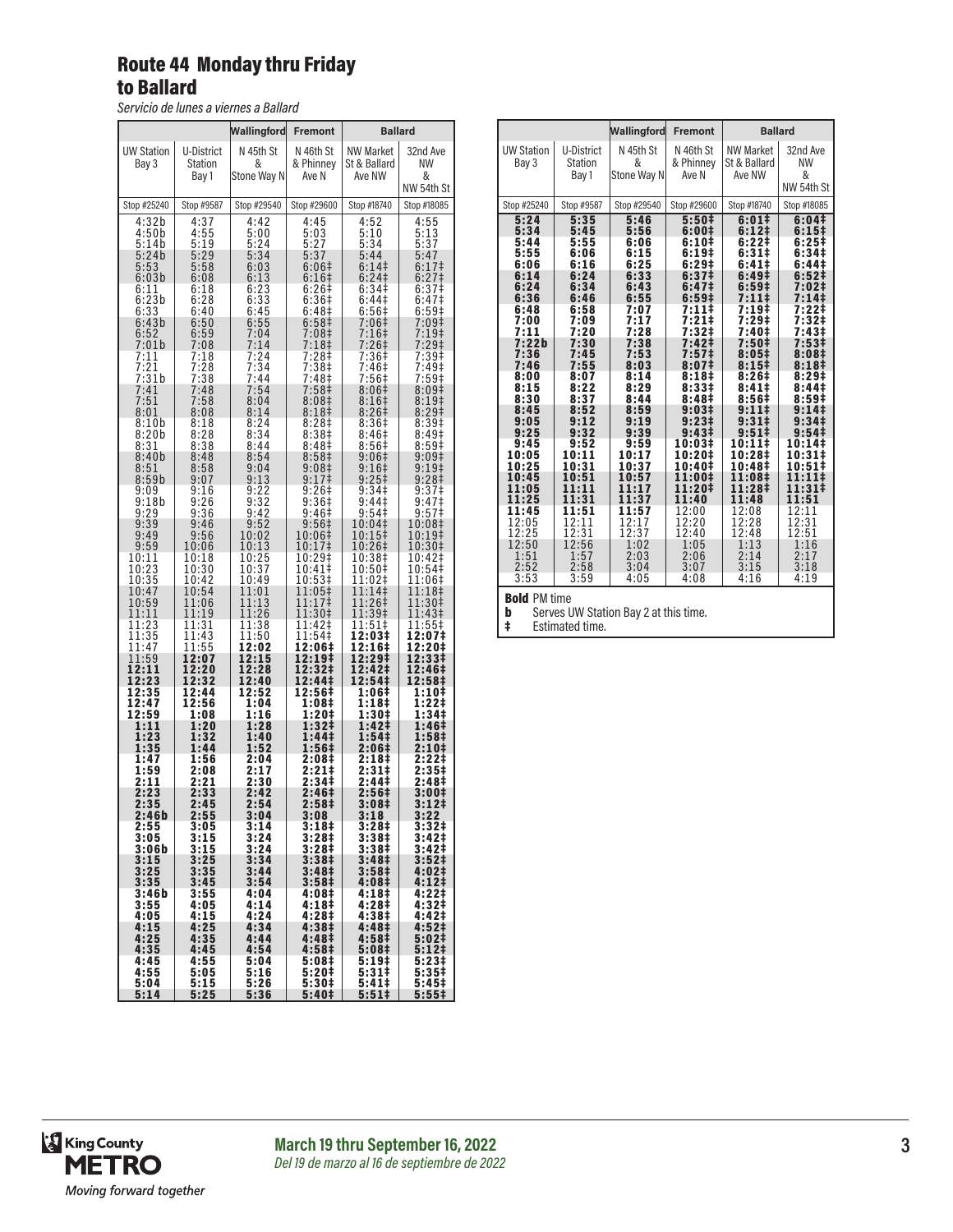### Route 44 Saturday to UW Medical Center, UW Station

*Servicio de al sábado a UW Medical Center, UW Station*

|                                                      | <b>Ballard</b>                                       | Fremont                                              | Wallingford                                          |                                                                         | <b>University District</b>                                          |          |
|------------------------------------------------------|------------------------------------------------------|------------------------------------------------------|------------------------------------------------------|-------------------------------------------------------------------------|---------------------------------------------------------------------|----------|
| 32nd Ave<br><b>NW</b><br>&<br>NW 54th St             | <b>NW Market</b><br>St & Ballard<br>Ave NW           | N 46th St<br>& Phinney<br>Ave N                      | N 45th St<br>&<br>Stone Way N                        | U-District<br>Station<br>Bay 3                                          | <b>NE Pacific</b><br>PI & NE<br>Pacific St                          | To Route |
| Stop #18085                                          | Stop #18120                                          | Stop #29225                                          | Stop #29231                                          | Stop #10911                                                             | Stop #29243                                                         |          |
| 5:31<br>6:03<br>6:34<br>7:03<br>7:30<br>7:45<br>8:00 | 5:34<br>6:06<br>6:37<br>7:06<br>7:33<br>7:48<br>8:03 | 5:40<br>6:12<br>6:43<br>7:12<br>7:39<br>7:54<br>8:09 | 5:43<br>6:15<br>6:46<br>7:15<br>7:42<br>7:57<br>8:12 | 5:51<br>$6:23$<br>$6:54$<br>7:23<br>7:50 <sup>‡</sup><br>8:05#<br>8:20‡ | 5:56<br>6:28<br>7:00<br>7:29<br>7:57 <sup>‡</sup><br>8:11#<br>8:26‡ |          |
| 8:15                                                 | 8:18                                                 | 8:24                                                 | 8:27                                                 | 8:35#                                                                   | 8:41‡                                                               |          |
| 8:30                                                 | 8:33                                                 | 8:39                                                 | 8:42                                                 | 8:50‡                                                                   | 8:56‡                                                               |          |
| 8:45                                                 | 8:48                                                 | 8:54                                                 | 8:57                                                 | 9:05 <sup>‡</sup>                                                       | 9:11                                                                |          |
| 9:00                                                 | 9:03                                                 | 9:11                                                 | 9:14                                                 | 9:221                                                                   | 9:28 <sup>‡</sup>                                                   |          |
| 9:12                                                 | 9:15                                                 | 9:23                                                 | 9:26                                                 | 9:34 <sup>‡</sup>                                                       | 9:40 <sup>‡</sup>                                                   |          |
| 9:24                                                 | 9:27                                                 | 9:35                                                 | 9:38                                                 | 9:46‡                                                                   | 9:52‡                                                               |          |
| 9:36                                                 | 9:39                                                 | 9:47                                                 | 9:50                                                 | 9:58 <sup>‡</sup>                                                       | 10:04‡                                                              |          |
| 9:48                                                 | 9:51                                                 | 9:59                                                 | 10:02                                                | 10:10‡                                                                  | 10:16‡                                                              |          |
| 10:00                                                | 10:03                                                | 10:11                                                | 10:15                                                | 10:23‡                                                                  | 10:29‡                                                              |          |
| 10:12                                                | 10:15                                                | 10:23                                                | 10:27                                                | 10:35‡                                                                  | 10:41‡                                                              |          |
| 10:24                                                | 10:27                                                | 10:35                                                | 10:39                                                | 10:47‡                                                                  | 10:53‡                                                              |          |
| 10:36                                                | 10:39                                                | 10:47                                                | 10:51                                                | 10:59‡                                                                  | 11:05‡                                                              |          |
| 10:48                                                | 10:51                                                | 10:59                                                | 11:03                                                | 11:12‡                                                                  | 11:18‡                                                              |          |
| 11:00                                                | 11:03                                                | 11:12                                                | 11:17                                                | 11:26‡                                                                  | 11:32‡                                                              |          |
| 11:12                                                | 11:15                                                | 11:24                                                | 11:29                                                | 11:38‡                                                                  | 11:45‡                                                              |          |
| 11:24                                                | 11:27                                                | 11:36                                                | 11:41                                                | 11:51‡                                                                  | 11:58‡                                                              |          |
| 11:36                                                | 11:39                                                | 11:48                                                | 11:53                                                | 12:03‡                                                                  | 12:10‡                                                              |          |
| 11:48                                                | 11:51                                                | 12:00                                                | 12:05                                                | 12:16‡                                                                  | 12:23‡                                                              |          |
| 12:00                                                | 12:03                                                | 12:12                                                | 12:17                                                | 12:28‡                                                                  | 12:35‡                                                              |          |
| 12:15                                                | 12:18                                                | 12:27                                                | 12:32                                                | 12:43‡                                                                  | 12:50‡                                                              |          |
| 12:30                                                | 12:33                                                | 12:42                                                | 12:47                                                | 12:58‡                                                                  | 1:05‡                                                               |          |
| 12:45                                                | 12:48                                                | 12:57                                                | 1:02                                                 | 1:15‡                                                                   | 1:22‡                                                               |          |
| 1:00                                                 | 1:03                                                 | 1:13                                                 | 1:18                                                 | 1:31‡                                                                   | 1:38‡                                                               |          |
| 1:15                                                 | 1:18                                                 | 1:28                                                 | 1:33                                                 | 1:46‡                                                                   | 1:53‡                                                               |          |
| 1:30                                                 | 1:33                                                 | 1:43                                                 | 1:48                                                 | 2:01‡                                                                   | 2:08‡                                                               |          |
| 1:45                                                 | 1:48                                                 | 1:58                                                 | 2:03                                                 | 2:16‡                                                                   | 2:23‡                                                               |          |
| 2:00                                                 | 2:03                                                 | 2:13                                                 | 2:18                                                 | 2:31 <sup>‡</sup>                                                       | 2:38‡                                                               |          |
| 2:15                                                 | 2:18                                                 | 2:28                                                 | 2:33                                                 | 2:46‡                                                                   | 2:53‡                                                               |          |
| 2:30                                                 | 2:33                                                 | 2:43                                                 | 2:48                                                 | 3:01‡                                                                   | 3:08‡                                                               |          |
| 2:45                                                 | 2:48                                                 | 2:58                                                 | 3:03                                                 | 3:15#                                                                   | 3:22‡                                                               |          |
| 3:00                                                 | 3:03                                                 | 3:13                                                 | 3:18                                                 | 3:30‡                                                                   | 3:37‡                                                               |          |
| 3:15                                                 | 3:18                                                 | 3:28                                                 | 3:33                                                 | 3:45 <sup>‡</sup>                                                       | 3:52 <sup>‡</sup>                                                   |          |
| 3:30                                                 | 3:33                                                 | 3:43                                                 | 3:48                                                 | 4:00‡                                                                   | 4:07‡                                                               |          |
| 3:45                                                 | 3:48                                                 | 3:58                                                 | 4:03                                                 | 4:141                                                                   | 4:21‡                                                               |          |
| 4:00                                                 | 4:03                                                 | 4:12                                                 | 4:17                                                 | 4:28‡                                                                   | 4:35‡                                                               |          |
| 4:15                                                 | 4:18                                                 | 4:27                                                 | 4:32                                                 | 4:43‡                                                                   | 4:50‡                                                               |          |
| 4:30                                                 | 4:33                                                 | 4:42                                                 | 4:47                                                 | 4:58‡                                                                   | 5:05#                                                               |          |
| 4:45                                                 | 4:48                                                 | 4:57                                                 | 5:02                                                 | 5:12‡                                                                   | $5:19+$                                                             |          |
| 5:00                                                 | 5:03                                                 | 5:12                                                 | 5:17                                                 | 5:27                                                                    | 5:34‡                                                               |          |
| 5:15                                                 | 5:18                                                 | 5:27                                                 | 5:32                                                 | 5:42 <sup>‡</sup>                                                       | 5:49‡                                                               |          |
| 5:30                                                 | 5:33                                                 | 5:42                                                 | 5:47                                                 | 5:57                                                                    | 6:04‡                                                               |          |
| 5:45                                                 | 5:48                                                 | 5:57                                                 | 6:02                                                 | 6:12 <sup>‡</sup>                                                       | 6:19‡                                                               |          |

|                                              | <b>Ballard</b>                               | Fremont                                      | Wallingford                                  |                                                                    | <b>University District</b>                                                                         |          |
|----------------------------------------------|----------------------------------------------|----------------------------------------------|----------------------------------------------|--------------------------------------------------------------------|----------------------------------------------------------------------------------------------------|----------|
| 32nd Ave<br><b>NW</b><br>&<br>NW 54th St     | <b>NW Market</b><br>St & Ballard<br>Ave NW   | N 46th St<br>& Phinney<br>Ave N              | N 45th St<br>&<br>Stone Way N                | U-District<br><b>Station</b><br>Bay 3                              | <b>NE Pacific</b><br>PI & NE<br>Pacific St                                                         | To Route |
| Stop #18085                                  | Stop #18120                                  | Stop #29225                                  | Stop #29231                                  | Stop #10911                                                        | Stop #29243                                                                                        |          |
| 6:00<br>6:15                                 | 6:03<br>6:18                                 | 6:12<br>6:27                                 | 6:17<br>6:32                                 | 6:27 <sup>‡</sup><br>6:42                                          | 6:34#                                                                                              | 43       |
| 6:30<br>6:45<br>7:00<br>7:15<br>7:30<br>7:45 | 6:33<br>6:48<br>7:03<br>7:18<br>7:33<br>7:48 | 6:42<br>6:57<br>7:11<br>7:26<br>7:41<br>7:56 | 6:47<br>7:02<br>7:16<br>7:31<br>7:46<br>8:01 | 6:57 <sup>‡</sup><br>7:11<br>$7:25+$<br>7:40‡<br>$7:55$ ‡<br>8:10# | 7:04#<br>7:18 <sup>‡</sup><br>7:32 <sup>‡</sup><br>7:47 <sup>‡</sup><br>8:02‡<br>8:17 <sup>‡</sup> |          |
| 8:00<br>8:15<br>8:30                         | 8:03<br>8:18<br>8:33                         | 8:10<br>8:25<br>8:40                         | 8:14<br>8:29<br>8:44                         | 8:23#<br>8:38 <sup>‡</sup><br>8:53#                                | 8:30#<br>8:45#                                                                                     | 43       |
| 8:45<br>9:00<br>9:20                         | 8:48<br>9:03<br>9:23                         | 8:55<br>9:10<br>9:30                         | 8:59<br>9:14<br>9:34                         | 9:08#<br>$9:23 \pm$<br>9:43 <sup>‡</sup>                           | 9:15#<br>9:30#<br>9:50 <sup>‡</sup>                                                                |          |
| 9:40<br>10:00<br>10:20                       | 9:43<br>10:03<br>10:22                       | 9:50<br>10:09<br>10:28                       | 9:54<br>10:13<br>10:32                       | 10:03‡<br>10:20‡<br>10:39 <sup>‡</sup>                             | 10:10‡<br>10:27‡<br>10:46‡                                                                         |          |
| 10:30<br>10:40<br>11:00                      | 10:32<br>10:42<br>11:02                      | 10:38<br>10:48<br>11:08                      | 10:42<br>10:52<br>11:12                      | 10:49<br>10:59‡<br>11:19‡                                          | 11:06‡<br>11:26‡                                                                                   | 43       |
| 11:20<br>11:40<br>12:00                      | 11:22<br>11:42<br>12:02                      | 11:28<br>11:48<br>12:08                      | 11:32<br>11:52<br>12:12                      | 11:39<br>11:59<br>12:19‡                                           | 12:06                                                                                              | 43<br>43 |
| 12:20<br>12:47<br>1:48                       | 12:22<br>12:49<br>1:50                       | 12:28<br>12:55<br>1:56                       | 12:32<br>12:59<br>2:00                       | 12:39<br>1:06<br>2:07                                              | 1:13<br>2:14                                                                                       | 43       |
| 2:49<br>3:50<br>4:51                         | 2:51<br>3:52<br>4:53                         | 2:57<br>3:58<br>4:59                         | 3:01<br>4:02<br>5:03                         | 3:08<br>4:09<br>5:10                                               | 3:15<br>4:16                                                                                       | 43       |
| <b>Bold PM time</b><br>ŧ                     | Estimated time.                              |                                              |                                              |                                                                    |                                                                                                    |          |

King County<br>METRO Moving forward together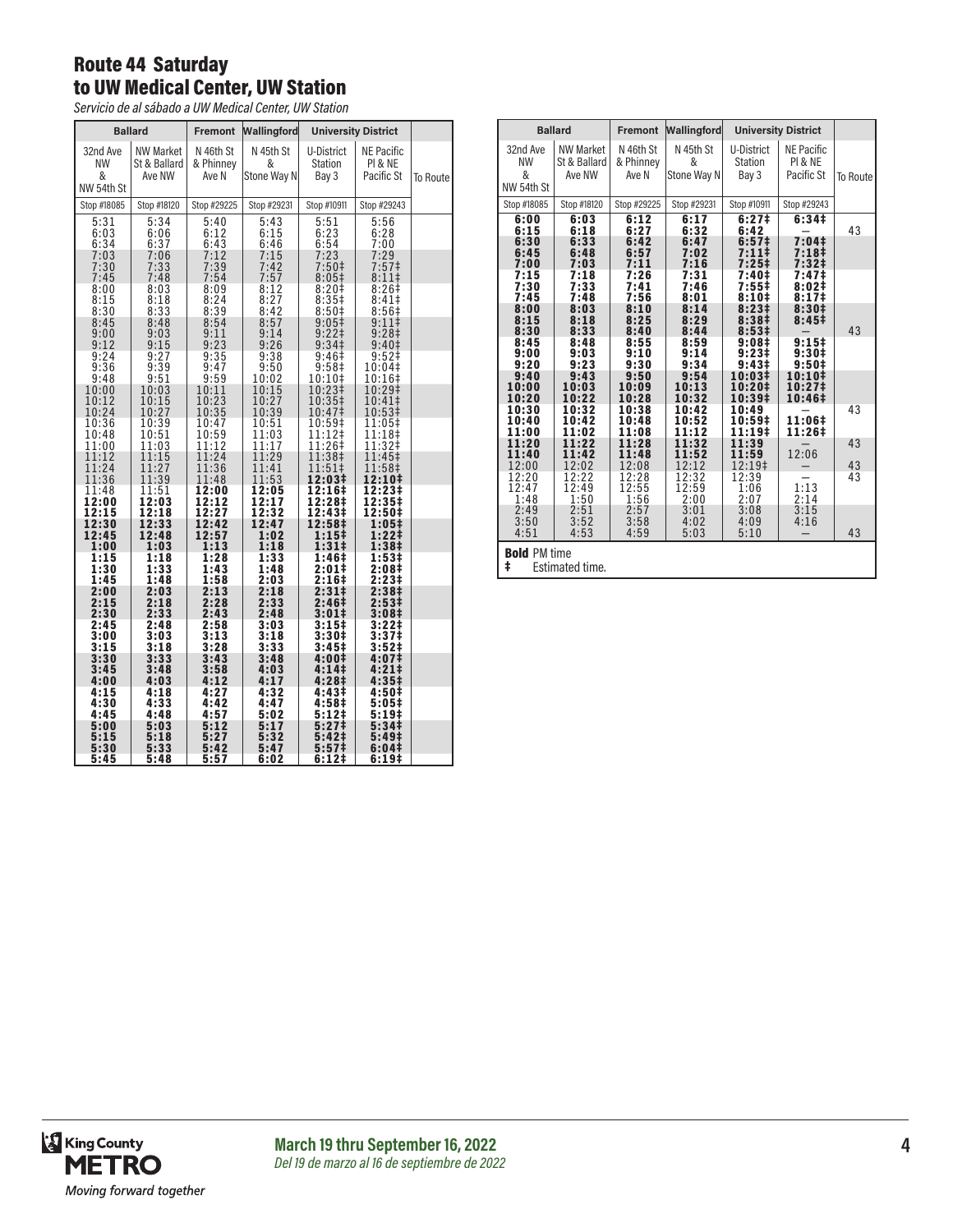#### Route 44 Saturday to Ballard

*Servicio de al sábado a Ballard*

|                                              | <b>Fremont</b>                                                                |                                                                                                       | <b>Ballard</b>                                                                                                             |
|----------------------------------------------|-------------------------------------------------------------------------------|-------------------------------------------------------------------------------------------------------|----------------------------------------------------------------------------------------------------------------------------|
| N 45th St<br>&<br>Stone Way N                | N 46th St<br>& Phinney<br>Ave N                                               | NW Market<br>St & Ballard<br>Ave NW                                                                   | 32nd Ave<br><b>NW</b><br>&<br>NW 54th St                                                                                   |
| Stop #29540                                  | Stop #29600                                                                   | Stop #18740                                                                                           | Stop #18085                                                                                                                |
| 5:09<br>5:39<br>6:09<br>6:40<br>6:59<br>7:13 | 5:12<br>5:42<br>6:12<br>6:43<br>7:02<br>7:16                                  | 5:19<br>5:49<br>6:19<br>6:50‡<br>$7:09$ ‡                                                             | 5:22<br>5:52<br>6:22<br>6:53 <sup>‡</sup><br>$7:12$ ‡<br>7:26‡                                                             |
| 7:29<br>7:43<br>7:59                         | 7:32<br>7:46<br>8:02                                                          | 7:53‡<br>8:09#                                                                                        | 7:42‡<br>7:56‡<br>$8:12+$                                                                                                  |
| 8:14<br>8:28<br>8:42<br>8:55<br>9:07<br>9:20 | 8:17<br>8:31<br>8:45<br>8:58<br>9:11                                          | 8:24 <sup>‡</sup><br>8:38 <sup>‡</sup><br>8:52 <sup>†</sup><br>9:05<br>9:19‡<br>9:32‡                 | 8:27 <sup>‡</sup><br>8:41<br>8:551<br>9:08‡<br>$9:22$ ‡<br>9:35 <sup>‡</sup>                                               |
| 9:43<br>9:55                                 | 9:47<br>9:59                                                                  | 9:55‡<br>10:07‡                                                                                       | 9:46 <sup>‡</sup><br>9:58 <sup>‡</sup><br>10:10‡                                                                           |
| 10:20<br>10:32                               | 10:24<br>10:36                                                                | 10:33‡<br>10:45‡                                                                                      | 10:24‡<br>10:36‡<br>10:48‡<br>11:00‡                                                                                       |
| 10:56<br>11:10                               | 11:00<br>11:14‡                                                               | 11:09‡<br>11:23‡                                                                                      | $1:12+$<br>1<br>11:26‡<br>11:38‡                                                                                           |
| 11:34<br>11:47                               | 11:38<br>11:51                                                                | 11:47‡<br>12:00‡                                                                                      | 11:50‡<br>12:03‡                                                                                                           |
| 12:18<br>12:33                               | 12:22<br>12:37                                                                | 12:31‡<br>12:46‡                                                                                      | 12:18‡<br>12:34‡<br>12:49‡                                                                                                 |
| 1:03<br>1:18                                 | 1:07<br>1:22                                                                  | 1:18‡<br>1:33‡                                                                                        | 1:04‡<br>1:21‡<br>1:36#                                                                                                    |
| 1:48<br>2:03                                 | 1:52<br>2:07                                                                  | 2:03‡<br>2:18‡                                                                                        | $1:51 \;$<br>2:06‡<br>2:21‡                                                                                                |
| 2:18<br>2:33<br>2:48                         | 2:22<br>2:37<br>2:52                                                          | 2:33‡<br>2:48‡                                                                                        | 2:36‡<br>2:51‡<br>3:06‡                                                                                                    |
| 3:03<br>3:18                                 | 3:07<br>3:22                                                                  | 3:18‡<br>3:33 <sup>‡</sup>                                                                            | $3:21 \;$<br>3:36#<br>$3:51\ddagger$                                                                                       |
| 3:48<br>4:03<br>4:18                         | 3:52<br>4:07<br>4:22                                                          | 4:03‡<br>4:17‡<br>4:32‡                                                                               | 4:06‡<br>4:20‡<br>4:35‡                                                                                                    |
| 4:33<br>4:48<br>5:03                         | 4:37<br>4:52<br>5:07                                                          | 4:47‡<br>5:02‡<br>5:16‡                                                                               | 4:50‡<br>5:05‡<br>$5:19+$                                                                                                  |
| 5:18<br>5:33<br>5:48                         | 5:22<br>5:37<br>5:52                                                          | 5:31‡<br>5:46‡<br>6:01‡                                                                               | 5:34‡<br>5:49‡<br>6:04‡<br>6:19‡                                                                                           |
|                                              | 9:31<br>10:08<br>10:44<br>1:22<br>1<br>12:02<br>12:48<br>1:33<br>3:33<br>6:03 | Wallingford<br>$9:24$<br>$9:35$<br>10:12‡<br>10:48<br>11:26<br>12:06<br>12:52<br>1:37<br>3:37<br>6:07 | 7:23‡<br>$7:39+$<br>9:43‡<br>10:21‡<br>10:57‡<br>11:35‡<br>12:15‡<br>1:01‡<br>1:48 <sup>‡</sup><br>3:03#<br>3:48‡<br>6:16‡ |

|                                                                                                                                                                                                             |                                                                                                                                                                                                             | Wallingford                                                                                                                                                                                                  | <b>Fremont</b>                                                                                                                                                                                               | <b>Ballard</b>                                                                                                                                                                                                                                                                          |                                                                                                                                                                                                                                                                                                                      |
|-------------------------------------------------------------------------------------------------------------------------------------------------------------------------------------------------------------|-------------------------------------------------------------------------------------------------------------------------------------------------------------------------------------------------------------|--------------------------------------------------------------------------------------------------------------------------------------------------------------------------------------------------------------|--------------------------------------------------------------------------------------------------------------------------------------------------------------------------------------------------------------|-----------------------------------------------------------------------------------------------------------------------------------------------------------------------------------------------------------------------------------------------------------------------------------------|----------------------------------------------------------------------------------------------------------------------------------------------------------------------------------------------------------------------------------------------------------------------------------------------------------------------|
| <b>UW Station</b><br>Bay 3                                                                                                                                                                                  | U-District<br><b>Station</b><br>Bay 1                                                                                                                                                                       | N 45th St<br>&<br>Stone Way N                                                                                                                                                                                | N 46th St<br>& Phinney<br>Ave N                                                                                                                                                                              | <b>NW Market</b><br>St & Ballard<br>Ave NW                                                                                                                                                                                                                                              | 32nd Ave<br><b>NW</b><br>&<br>NW 54th St                                                                                                                                                                                                                                                                             |
| Stop #25240                                                                                                                                                                                                 | Stop #9587                                                                                                                                                                                                  | Stop #29540                                                                                                                                                                                                  | Stop #29600                                                                                                                                                                                                  | Stop #18740                                                                                                                                                                                                                                                                             | Stop #18085                                                                                                                                                                                                                                                                                                          |
| 6:01<br>6:16<br>6:31<br>6:46<br>7:01<br>7:16<br>7:32<br>7:47<br>8:02<br>8:17<br>8:32<br>8:47<br>9:07<br>9:27<br>9:47<br>10:07<br>10:27<br>10:47<br>11:07<br>11:27<br>11:47<br>12:13<br>1:19<br>2:20<br>3:21 | 6:09<br>6:24<br>6:39<br>6:54<br>7:09<br>7:24<br>7:39<br>7:54<br>8:09<br>8:24<br>8:39<br>8:54<br>9:14<br>9:34<br>9:54<br>10:13<br>10:33<br>10:53<br>11:13<br>11:33<br>11:53<br>12:19<br>1:25<br>2:26<br>3:27 | 6:16<br>6:31<br>6:46<br>7:01<br>7:16<br>7:31<br>7:46<br>8:01<br>8:15<br>8:30<br>8:45<br>9:00<br>9:20<br>9:40<br>10:00<br>10:18<br>10:38<br>10:58<br>11:18<br>11:38<br>11:58<br>12:24<br>1:30<br>2:31<br>3:32 | 6:20<br>6:35<br>6:50<br>7:05<br>7:20<br>7:35<br>7:50<br>8:05<br>8:19<br>8:34<br>8:49<br>9:03<br>9:23<br>9:43<br>10:03<br>10:21<br>10:41<br>11:01<br>11:21<br>11:41<br>12:01<br>12:27<br>1:33<br>2:34<br>3:35 | 6:29‡<br>6:44‡<br>6:59‡<br>7:14‡<br>7:29‡<br>7:44 <sup>‡</sup><br>7:59‡<br>8:13#<br>8:27 <sup>‡</sup><br>8:42‡<br>8:57 <sup>‡</sup><br>9:111<br>$9:31\pm$<br>$9:51\pm$<br>10:10 <sup>‡</sup><br>10:28‡<br>10:48‡<br>11:08‡<br>11:28‡<br>11:48<br>12:08<br>12:34<br>1:40<br>2:41<br>3:42 | 6:32 <sup>‡</sup><br>6:47 <sup>‡</sup><br>7:02‡<br>7:17‡<br>7:32‡<br>7:47 <sup>‡</sup><br>$8:02\ddagger$<br>8:16 <sup>‡</sup><br>8:30‡<br>8:45‡<br>9:001<br>9:14 <sup>‡</sup><br>$9:34\pm$<br>9:54 <sup>‡</sup><br>10:13‡<br>10:31‡<br>10:51‡<br>11:11‡<br>11:31‡<br>11:51<br>12:11<br>12:37<br>1:43<br>2:44<br>3:45 |
| 4:22<br><b>Bold PM time</b>                                                                                                                                                                                 | 4:28                                                                                                                                                                                                        | 4:33                                                                                                                                                                                                         | 4:36                                                                                                                                                                                                         | 4:43                                                                                                                                                                                                                                                                                    | 4:46                                                                                                                                                                                                                                                                                                                 |

**b** Serves UW Station Bay 2 at this time.<br> **‡** Estimated time.

**Estimated time.** 

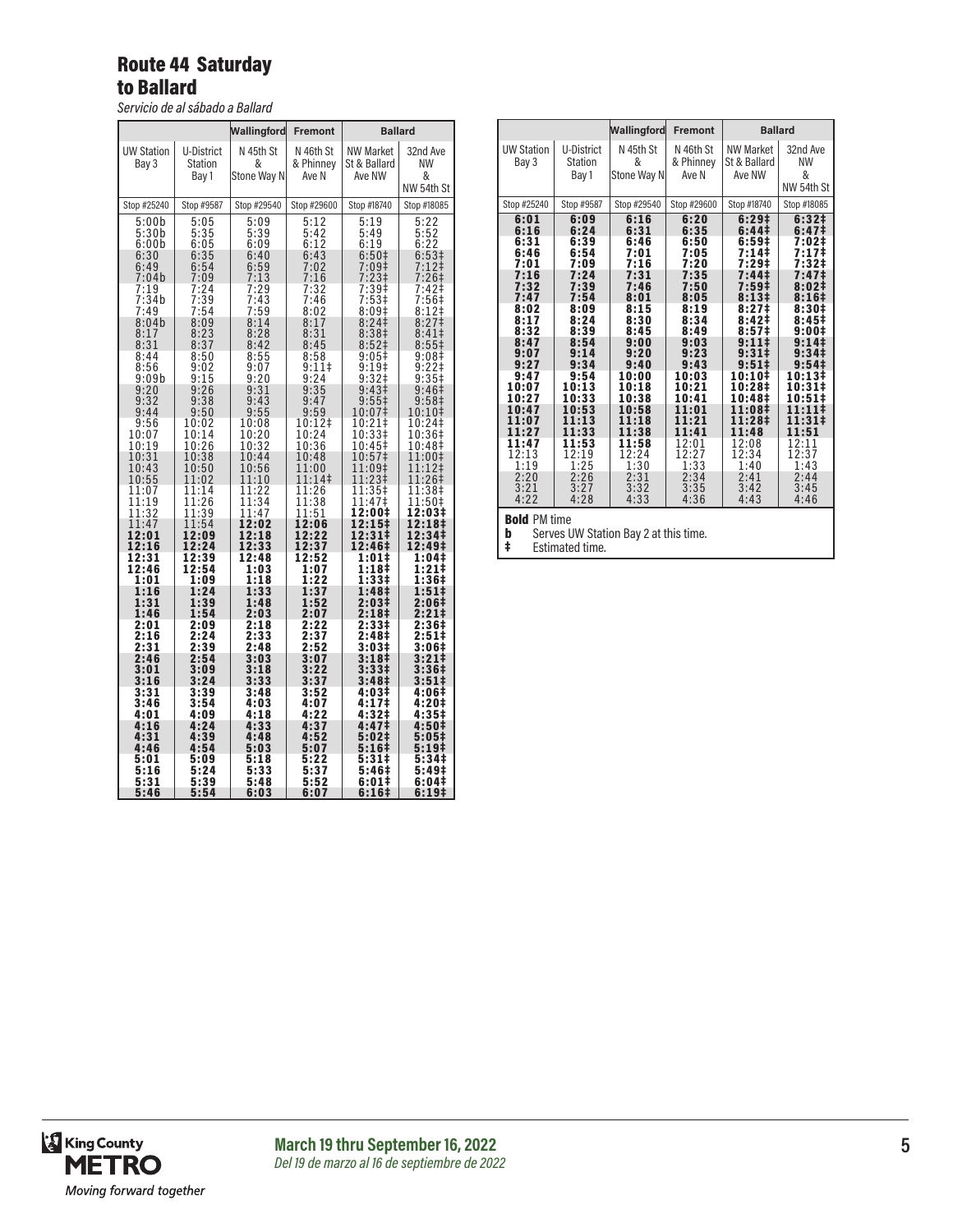### Route 44 Sunday to UW Medical Center, UW Station

*Servicio de domingo a UW Medical Center, UW Station*

|                                   | <b>Ballard</b>                      | Fremont                         | Wallingford                   |                                  | <b>University District</b>                      |          |
|-----------------------------------|-------------------------------------|---------------------------------|-------------------------------|----------------------------------|-------------------------------------------------|----------|
| 32nd Ave<br>NW<br>&<br>NW 54th St | NW Market<br>St & Ballard<br>Ave NW | N 46th St<br>& Phinney<br>Ave N | N 45th St<br>&<br>Stone Way N | U-District<br>Station<br>Bay 3   | NE Pacific<br>PI & NE<br>Pacific St             | To Route |
| Stop #18085                       | Stop #18120                         | Stop #29225                     | Stop #29231                   | Stop #10911                      | Stop #29243                                     |          |
| 5:31<br>6:03<br>6:34<br>7:03      | 5:34<br>6:06<br>6:37<br>7:06        | 5:41<br>6:13<br>6:44<br>7:14    | 5:44<br>6:16<br>6:47<br>7:17  | 5:49<br>$6:21$<br>$6:52$<br>7:22 | 5:56<br>6:28<br>6:59<br>7:29                    |          |
| 7:30                              | 7:33                                | 7:41                            | 7:44                          | 7:50 <sup>‡</sup>                | 7:57 <sup>‡</sup>                               |          |
| 7:45                              | 7:48                                | 7:56                            | 7:59                          | $8:05\ddagger$                   | $8:12$ ‡                                        |          |
| 8:00<br>8:15<br>8:30              | 8:03<br>8:18<br>8:33                | 8:11<br>8:26<br>8:41            | 8:14<br>8:29<br>8:44          | $8:20‡$<br>8:35‡<br>8:51         | 8:27‡<br>8:42 <sup>‡</sup><br>8:58 <sup>‡</sup> |          |
| 8:45                              | 8:48                                | 8:56                            | 8:59                          | 9:06‡                            | 9:13 <sup>‡</sup>                               |          |
| 9:00                              | 9:03                                | 9:12                            | 9:15                          | 9:221                            | $9:29+$                                         |          |
| 9:12                              | 9:15                                | 9:24                            | 9:27                          | 9:34 <sup>‡</sup>                | $9:41 \pm$                                      |          |
| 9:24                              | 9:27                                | 9:36                            | 9:40                          | 9:48 <sup>‡</sup>                | 9:55                                            |          |
| 9:36                              | 9:39                                | 9:48                            | 9:52                          | 10:00‡                           | 10:07‡                                          |          |
| 9:48                              | 9:51                                | 10:00                           | 10:04                         | 10:12‡                           | 10:19‡                                          |          |
| 10:00                             | 10:03                               | 10:12                           | 10:16                         | 10:24‡                           | 10:31‡                                          |          |
| 10:12                             | 10:15                               | 10:24                           | 10:28                         | 10:36‡                           | 10:43‡                                          |          |
| 10:24                             | 10:27                               | 10:36                           | 10:40                         | 10:48‡                           | 10:55‡                                          |          |
| 10:36                             | 10:39                               | 10:48                           | 10:52                         | 11:00‡                           | 11:07‡                                          |          |
| 10:48                             | 10:51                               | 11:00                           | 11:04                         | 11:12‡                           | 11:19‡                                          |          |
| 11:00                             | 11:03                               | 11:12                           | 11:16                         | 11:24‡                           | 11:31‡                                          |          |
| 11:12                             | 11:15                               | 11:24                           | 11:28                         | 11:36‡                           | 11:43‡                                          |          |
| 11:24                             | 11:27                               | 11:36                           | 11:40                         | 11:49‡                           | 11:56‡                                          |          |
| 11:36                             | 11:39                               | 11:48                           | 11:52                         | 12:01‡                           | 12:08‡                                          |          |
| 11:48                             | 11:51                               | 12:00                           | 12:04                         | 12:13‡                           | 12:20‡                                          |          |
| 12:00                             | 12:03                               | 12:13                           | 12:17                         | 12:27‡                           | 12:34‡                                          |          |
| 12:15                             | 12:18                               | 12:28                           | 12:32                         | 12:42‡                           | 12:49‡                                          |          |
| 12:30                             | 12:33                               | 12:43                           | 12:47                         | 12:58‡                           | 1:05‡                                           |          |
| 12:45                             | 12:48                               | 12:58                           | 1:03                          | 1:14‡                            | $1:21 \;$                                       |          |
| 1:00                              | 1:03                                | 1:13                            | 1:18                          | 1:29 <sup>‡</sup>                | 1:36‡                                           |          |
| 1:15                              | 1:18                                | 1:28                            | 1:33                          | 1:44‡                            | 1:51‡                                           |          |
| 1:30                              | 1:33                                | 1:43                            | 1:48                          | 1:59‡                            | 2:06‡                                           |          |
| 1:45                              | 1:48                                | 1:58                            | 2:03                          | 2:14‡                            | 2:21#                                           |          |
| 2:00                              | 2:03                                | 2:13                            | 2:18                          | 2:29 <sup>‡</sup>                | 2:36‡                                           |          |
| 2:15                              | 2:18                                | 2:28                            | 2:33                          | 2:44‡                            | 2:51‡                                           |          |
| 2:30                              | 2:33                                | 2:43                            | 2:48                          | 2:59‡                            | 3:06‡                                           |          |
| 2:45                              | 2:48                                | 2:58                            | 3:03                          | 3:14‡                            | 3:21‡                                           |          |
| 3:00                              | 3:03                                | 3:13                            | 3:18                          | 3:29‡                            | 3:36‡                                           |          |
| 3:15                              | 3:18                                | 3:28                            | 3:33                          | 3:44 <sup>‡</sup>                | 3:51‡                                           |          |
| 3:30                              | 3:33                                | 3:43                            | 3:48                          | 3:59‡                            | 4:06‡                                           |          |
| 3:45                              | 3:48                                | 3:58                            | 4:03                          | 4:14‡                            | 4:21‡                                           |          |
| 4:00                              | 4:03                                | 4:13                            | 4:18                          | $4:29^{\ddagger}$                | 4:36‡                                           |          |
| 4:15                              | 4:18                                | 4:28                            | 4:33                          | 4:44‡                            | 4:51‡                                           |          |
| 4:30                              | 4:33                                | 4:43                            | 4:48                          | 4:59‡                            | 5:06‡                                           |          |
| 4:45                              | 4:48                                | 4:58                            | 5:03                          | $5:13+$                          | 5:20‡                                           |          |
| 5:00                              | 5:03                                | 5:12                            | 5:17                          | 5:27 <sup>‡</sup>                | 5:34‡                                           |          |
| 5:15                              | 5:18                                | 5:27                            | 5:32                          | 5:42‡                            | 5:49‡                                           |          |
| 5:30                              | 5:33                                | 5:42                            | 5:47                          | 5:57 <sup>‡</sup>                | 6:04‡                                           |          |
| 5:45                              | 5:48                                | 5:57                            | 6:02                          | 6:12#                            | 6:19‡                                           |          |

|                                              | <b>Ballard</b>                               | Fremont                                      | Wallingford                                  |                                                                    | <b>University District</b>                                                |          |
|----------------------------------------------|----------------------------------------------|----------------------------------------------|----------------------------------------------|--------------------------------------------------------------------|---------------------------------------------------------------------------|----------|
| 32nd Ave<br><b>NW</b><br>&<br>NW 54th St     | <b>NW Market</b><br>St & Ballard<br>Ave NW   | N 46th St<br>& Phinney<br>Ave N              | N 45th St<br>&<br>Stone Way N                | U-District<br><b>Station</b><br>Bay 3                              | <b>NE Pacific</b><br>PI & NE<br>Pacific St                                | To Route |
| Stop #18085                                  | Stop #18120                                  | Stop #29225                                  | Stop #29231                                  | Stop #10911                                                        | Stop #29243                                                               |          |
| 6:00<br>6:15                                 | 6:03<br>6:18                                 | 6:12<br>6:27                                 | 6:17<br>6:32                                 | 6:27 <sup>‡</sup><br>6:42                                          | 6:34#                                                                     | 43       |
| 6:30<br>6:45<br>7:00<br>7:15<br>7:30<br>7:45 | 6:33<br>6:48<br>7:03<br>7:18<br>7:33<br>7:48 | 6:42<br>6:56<br>7:11<br>7:26<br>7:41<br>7:56 | 6:47<br>7:00<br>7:14<br>7:29<br>7:44<br>7:59 | $6:55\ddagger$<br>7:08‡<br>7:22‡<br>7:37‡<br>7:51‡<br>8:06‡        | 7:02 <sup>‡</sup><br>7:15<br>7:29‡<br>7:44 <sup>‡</sup><br>7:58‡<br>8:13# |          |
| 8:00<br>8:15<br>8:30<br>8:45<br>9:00<br>9:20 | 8:03<br>8:18<br>8:33<br>8:48<br>9:03<br>9:23 | 8:11<br>8:26<br>8:41<br>8:56<br>9:11<br>9:31 | 8:14<br>8:29<br>8:45<br>8:59<br>9:14<br>9:34 | 8:21#<br>8:36‡<br>8:52 <sup>‡</sup><br>9:06#<br>9:21‡<br>$9:41 \;$ | 8:28‡<br>8:43 <sup>‡</sup><br>9:13#<br>9:28 <sup>‡</sup><br>9:48‡         | 43       |
| 9:40<br>10:00<br>10:20                       | 9:43<br>10:03<br>10:22                       | 9:51<br>10:11<br>10:30                       | 9:54<br>10:14<br>10:33                       | 10:01‡<br>10:21‡<br>10:40‡                                         | 10:08‡<br>10:28‡<br>10:47‡                                                |          |
| 10:30<br>10:40<br>11:00                      | 10:32<br>10:42<br>11:02                      | 10:40<br>10:50<br>11:09                      | 10:43<br>10:53<br>11:12                      | 10:50<br>11:00‡<br>11:19‡                                          | 11:07#<br>11:26‡                                                          | 43       |
| 11:20<br>11:40<br>12:00                      | 11:22<br>11:42<br>12:02                      | 11:30<br>11:49<br>12:09                      | 11:33<br>11:52<br>12:12                      | 11:40<br>11:59<br>12:19‡                                           | 12:06                                                                     | 43<br>43 |
| 12:20<br>12:46<br>1:46                       | 12:22<br>12:48<br>1:48                       | 12:29<br>12:55<br>1:55                       | 12:32<br>12:58<br>1:58                       | 12:38<br>1:04<br>2:04                                              | 1:11<br>2:11                                                              | 43       |
| 2:46<br>3:46<br>4:46                         | 2:48<br>3:48<br>4:48                         | 2:55<br>3:55<br>4:55                         | 2:58<br>3:58<br>4:58                         | 3:04<br>4:04<br>5:04                                               | 3:11<br>4:11                                                              | 43       |
| <b>Bold PM time</b><br>ŧ                     | Estimated time.                              |                                              |                                              |                                                                    |                                                                           |          |

King County<br>METRO Moving forward together